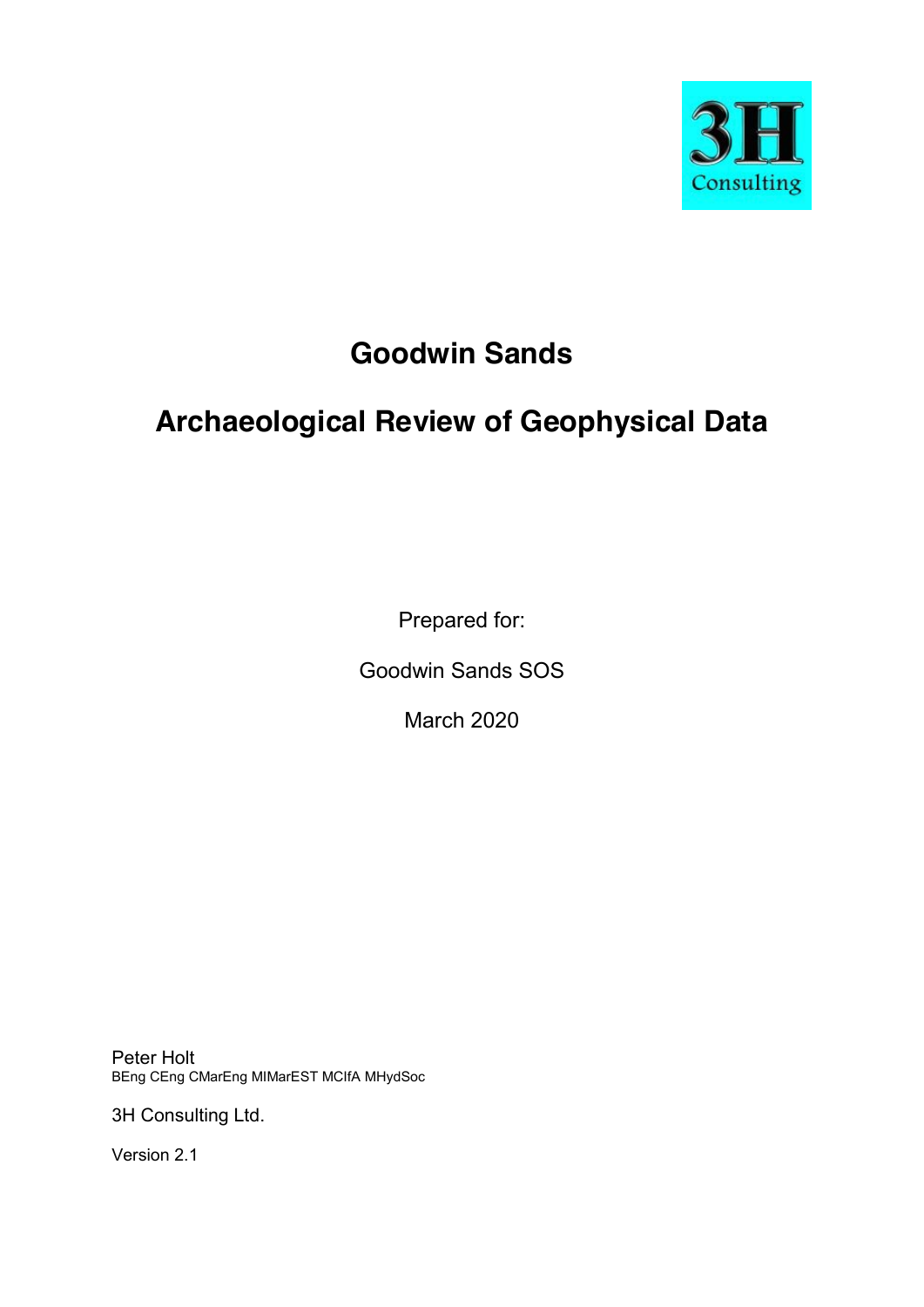# **Introduction**

Dover Harbour Board (DHB) is proposing to dredge a significant quantity of seabed material from the South Goodwin Sands off Kent in England. In March 2017, 3H Consulting Ltd. was approached by the Goodwin Sands SOS team to evaluate the marine geophysical methodology and results from the first survey acquired between 10th July and 2nd August 2015.

The first survey data set comprised side scan sonar, multibeam echo sounder and subbottom profiler (SBP) (chirp and boomer) data. The data was processed by Wessex Archaeology (WA)<sup>1</sup>. In the report WA noted problems with the side scan sonar data which provides the primary search information used to identify cultural material on the seabed. No magnetometer data was collected and the side scan sonar data was unfit for purpose so no data was available to detect any small-sized cultural objects. The low frequency boomer sub-bottom profiler data was processed but this too would not show small objects as the wrong type of instrument was used for the task.

At the request of Historic England, a second marine geophysical survey of the proposed dredge area was undertaken in 2017 by Clinton Marine, which included a magnetometer survey specification created by Wessex Archaeology<sup>2</sup>. A review of the survey data detected 315 sites of potential archaeological interest within the exploration area of which 243 (77%) were detected by magnetometer $3$ .

A revised dredge area was proposed by Dover Harbour Board to avoid many of the targets detected and a second annex report created by WA that considered the location of the anomalies of archaeological potential within the revised dredge area $4$ . This report is a reassessment of the targets identified in the revised dredge area and listed in the Wessex annex report (2017b). For brevity, this report does not include the technical details of the survey or any background information and as such it should be read in conjunction with the original WA report (2017a) and the annex report (2017b). For ease of understanding this report uses the same names for targets that were used by WA.

This report was reviewed in February 2020 to include the results of the Spectrum Geosurvey Ltd. report on their October 2019 bathymetry survey<sup>5</sup> of the dredge area.

It was important to identify if the problems with surveys on the Goodwins site were unusual. Further investigation discovered that inadequate survey methods were also employed on other pre-disturbance geophysical surveys, the Plymouth Disposal Site survey in 2013 and the London Gateway survey in 2010, yet all three surveys were signed off by Historic England who is the regulatory authority. Complaints about the quality of work on the Plymouth Disposal Site survey were simply dismissed with no explanation, even though the survey failed to detect a 27m long, 4m high iron built trawler within the survey area. This rather obvious failing raises questions about the effectiveness of the MMO approval process. The results of this investigation by 3H Consulting Ltd. were published in March 2017 $^6$ .

 <sup>1</sup> Wessex Archaeology, 2016, Goodwin Sands: Archaeological Review of Geophysical Data, Report Ref 111510.01<br><sup>2</sup> Wessex Archaeology, 2016. Goodwin Sands: Magnetometer Survey Specifications, ref 111511.01

<sup>2</sup> Wessex Archaeology, 2017a, Goodwin Sands: Archaeological Review of Geophysical Data

<sup>(2017).</sup> Salisbury, unpubl rep 111511.02

<sup>&</sup>lt;sup>4</sup>Wessex Archaeology, 2017b, Goodwin Sands Archaeological Review of Geophysical Data (2017) – Annex, unpubl rep.: 111511.03

<sup>&</sup>lt;sup>5</sup> Spectrum Geosurvey Ltd., 2019, Goodwin Sands Bathymetric Survey Report, SG DHB SR 001

<sup>&</sup>lt;sup>6</sup>Holt P., 2017, The Suitability of Pre-Disturbance Geophysical Surveys for Underwater Cultural Heritage in England, available at http://www.3hconsulting.com/Downloads/2017\_3H\_MarineGeoUCHProblems.pdf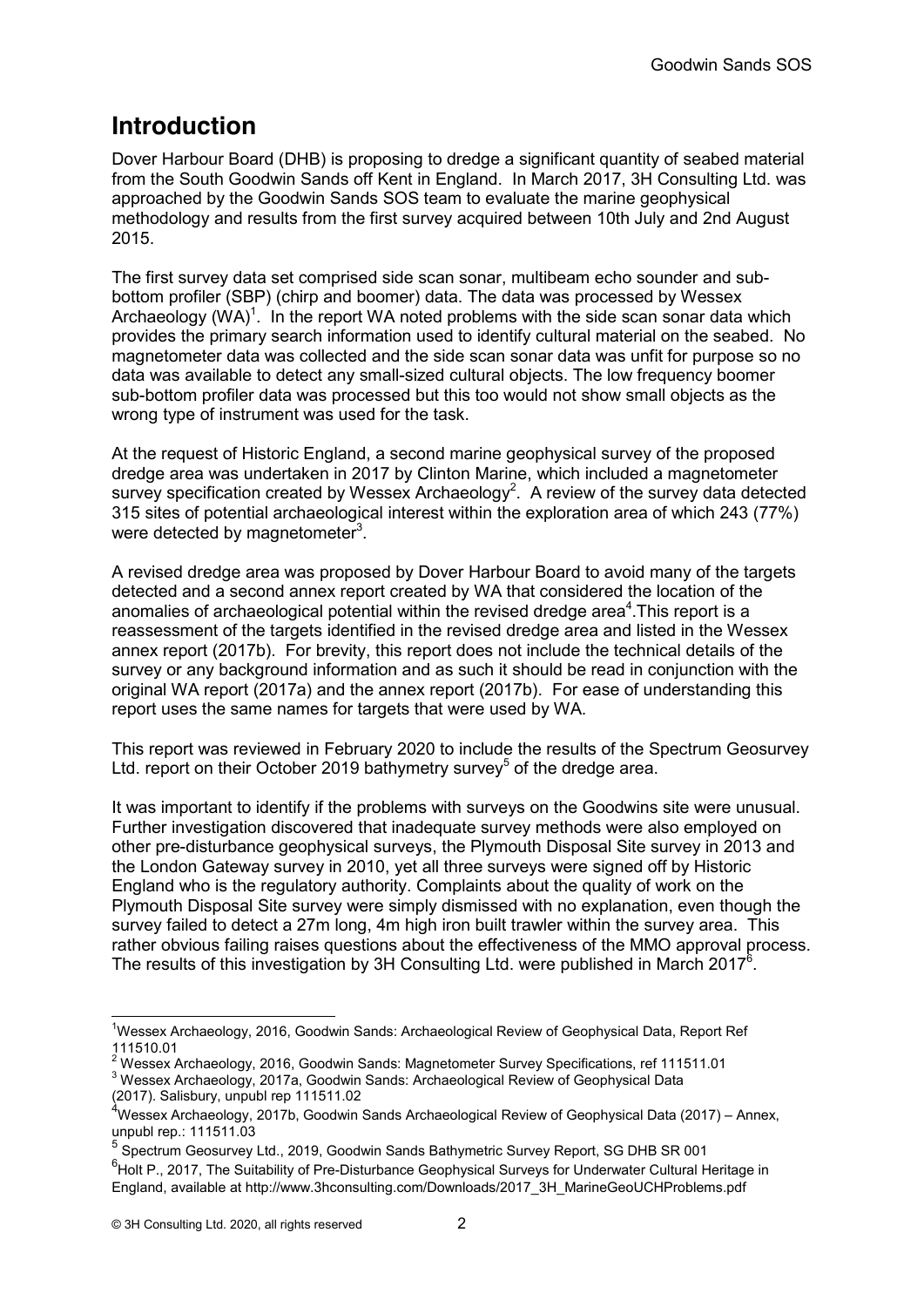# **Explanatory Notes**

## **Basic Principles**

It is important to state from the outset that the analysis of geophysical data requires interpretation and as such multiple interpretations can be made depending on the training and experience of those doing the work. The most obvious anomalies are likely to be identified by both experienced and inexperienced analysts, but the experienced analyst is more likely to identify the smaller, more subtle anomalies. However it is the more subtle anomalies that are the most important because they may indicate of the presence of hard to detect cultural material, such as medieval and pre-medieval shipwrecks or aircraft<sup>7</sup>. One of the reasons that we have identified so few ancient ships anywhere around the UK coast is that they are very hard to detect, so in an area like the Goodwins where shipwrecks of this type may be found it is essential to review any geophysical data with these rare ship types in mind.

In essence, the interpretation involves identification of areas of seabed within the search area that are in some way different from the norm. For archaeology, the requirement is to find the smallest and least detectable objects so the interpretation of geophysics data has to be done with knowledge of the capabilities and limitations of the instruments. Interpretation of geophysical data for archaeology is the most demanding, as wooden ships and fragile aircraft often only leave faint traces of their remains on or within the seabed. The tools available to detect the remains are few and they have significant limitations so detection is not guaranteed and is a matter of probabilities.

Wooden shipwrecks on the Goodwin Sands become eroded away unless quickly buried. The buried remains cannot be seen using a side scan sonar or multibeam sonar as those instruments can only detect anomalies visible on or above the seabed. A magnetometer will only detect iron or steel so the wood of the ship will be invisible unless it is held together with a large mass of iron fixings. In theory, a sub-bottom profiler may be able to detect the hull of wooden ship but under the conditions on this sandy site these hulls are all but invisible and it is only their hard ballast or cargo that can usually be detected. In some cases the profiler can detect the reburied scour pit formed in the seabed around the hull when the ship first sank, but this tends not to happen in sand and gravel seabeds as found on the Goodwins.

Aircraft airframes are usually made of wood or aluminium which quickly corrodes and erodes away unless it becomes buried in the seabed. The tougher parts of the aircraft may survive such as the engine, propeller and wheel struts along with a scatter of smaller metal parts. A side scan sonar may see the remains of a crashed aircraft if it is lying on the seabed but not if wholly or partly buried. The engine may be detectable with a magnetometer so long as the sensor passes close enough to detect the minimal amount of steel used in the cylinder linings and crank shafts; unfortunately the larger part of most aero engines are made from non-magnetic aluminium alloy. A sub-bottom profiler is no use in this case as they can only detect objects larger than an aircraft engine under the conditions found on this survey.

 $7$  Many of the wooden shipwrecks in the archaeological record were found because they contain large numbers of iron objects. The iron objects are made of hard material so show up on sonar surveys, they are magnetic so show up on magnetometer surveys and the iron often protects any delicate underlying timber structure from erosion. Wooden shipwrecks with very little iron are hard to detect on sonar, they are hard to detect using a magnetometer and are quickly eroded away once they become exposed on the seabed. This is one of the reasons that this type of vessel is poorly represented in the archaeological record. Timber remains erode down to seabed level so only the outline of the timber can be seen as a faint line in the seabed, just visible to the naked eye and all but invisible to sonar. Eroded wooden ships carrying no iron ballast, few iron fastenings, no cannon and just a few iron anchors are hard to detect, as only the anchors can readily be detected. Great care must be taken when interpreting anchor-sized magnetic targets as there may be the hidden remains of a wooden shipwreck nearby.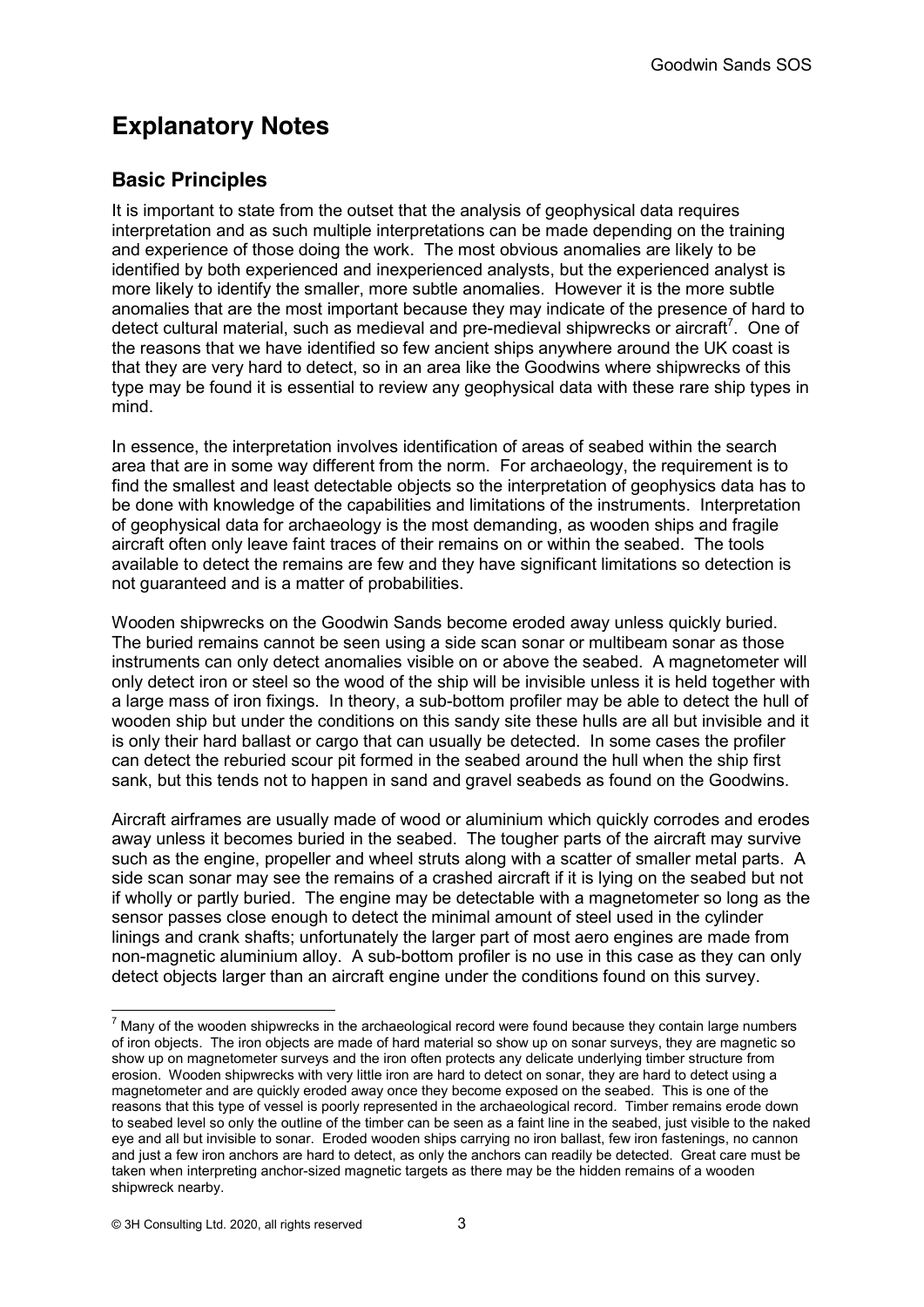## **Data Collection Methodology – Clinton Marine Survey**

The data collection methodology and selection of instruments and positioning equipment used for the Goodwins survey by Clinton Marine was appropriate and sufficient. This survey method was a huge improvement over the previous surveys undertaken on the Goodwins site and the Plymouth Disposal Site, the improvement being clearly shown by the number and nature of the targets detected. This second survey also showed that these survey requirements can be achieved even in the difficult environment found on the Goodwins.

The side scan sonar data was limited in its ability to resolve smaller objects as the data was affected by wave noise, large and upstanding objects were visible, however smaller objects were difficult to identify (WA 2017a, 2.3.2). This was due to the conditions on site and must be seen as an acceptable limitation as surveys often cannot wait for good weather.

It was not expected that the sub-bottom profiler (SBP) would detect many targets because sand is not a good medium for detection of small buried objects using a parametric subbottom profiler.

The magnetometer data was collected under optimal conditions with close survey lines and the magnetometer sensor run just a few metres above the seabed. The background noise level was in the order of 3-4nT and under these conditions the magnetic objects can be detected as small as 20kg. Multiple survey lines were run over the same area which meant that the same target was detected on multiple lines; this gives us confidence that the target is real and not just random noise recorded by the instrument.

One improvement can be suggested. Under these conditions one could expect that the multibeam data be gridded to a higher resolution than the 0.5m grid provided, as a 0.3m or 0.25m grid would allow smaller surface objects to be identified.

Note: The specification for the 2017 Clinton Marine survey should be used by Historic England as the minimum requirement for all future geophysical surveys of this kind. The requirement for all pre-disturbance geophysical surveys for archaeology is to detect the smallest targets with reasonable expense and this survey specification does just that.

## **Data Processing – Clinton Marine Survey**

This report concentrates on reprocessing the magnetometer data collected during the 2017 Clinton Marine survey. The multibeam data requires little interpretation and is unlikely to show any features that were not previously known. The side scan data was not of sufficient quality to show seabed textures that identify buried remains so further reprocessing was not worthwhile. The sub-bottom profiler is unlikely to detect small features and large features are easy to see, so again further reprocessing would be unnecessary. For this survey, the magnetometer is the one instrument that could detect small remains and one where careful processing can tease out more information.

Wessex processed the magnetometer data in a way that is usually done for this kind of work but also in a way that can hide significant details about each magnetic target. Gridding the magnetometer data highlights the large variations in the Earth's magnetic field caused by iron and steel objects, but these are obvious anyway and do not need accentuating. Unfortunately gridding the data hides the low-level variations in the magnetic field caused by small objects and debris which are hard to see and are often more interesting to archaeologists than the bigger objects. More information about the limitations of gridding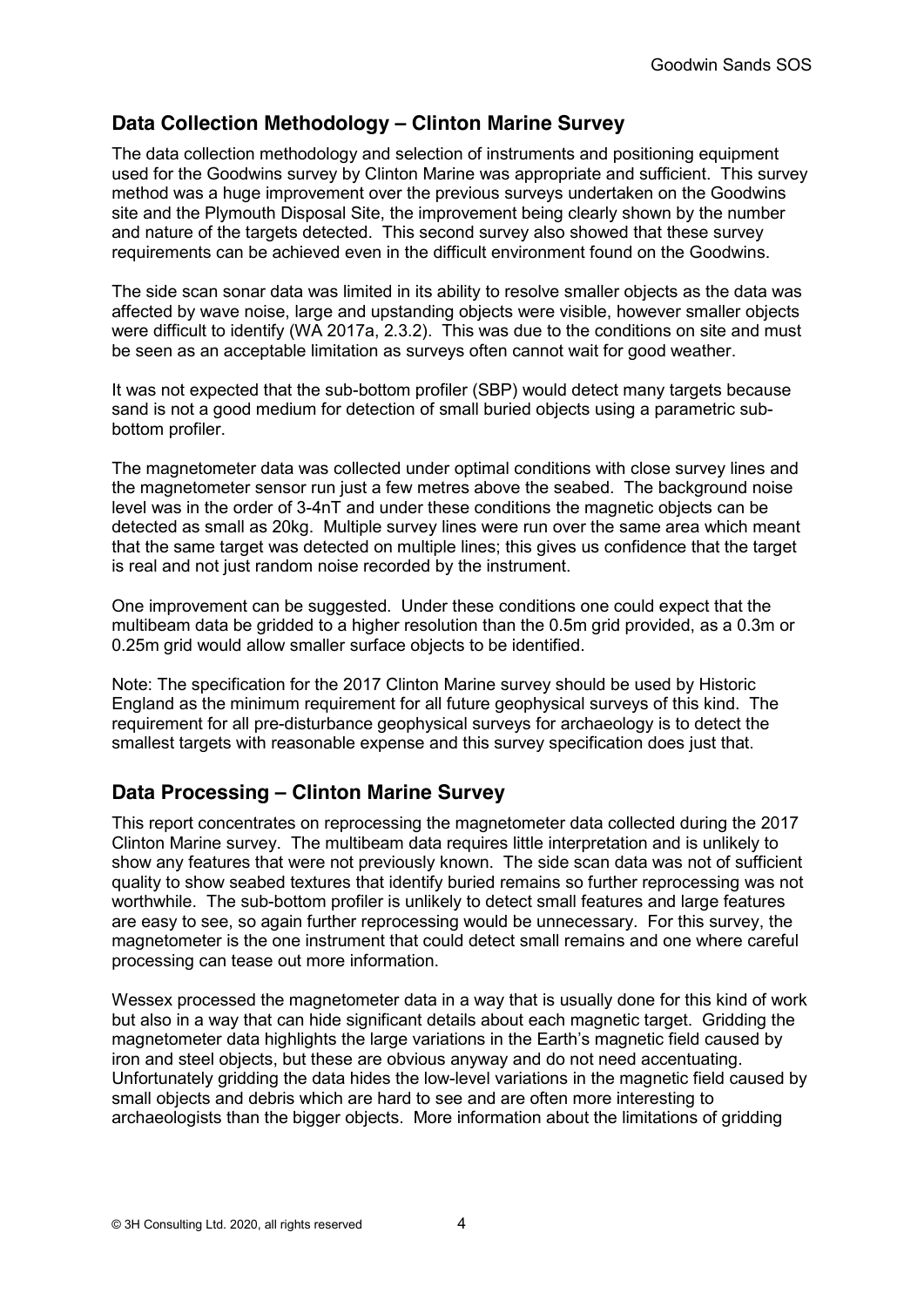magnetometer data and more optimal processing methods can be found in the book Marine Magnetometer Processing<sup>8</sup>.

Some other aspects of the WA interpretation bear further scrutiny. Many of the objects are described as 'buried'. As noted above the side scan data was not of high enough quality to identify small objects and it would be this tool that would show if an object was visible on the seabed. An equally likely alternative is that the object is lying on the seabed but not detectable with the side scan sonar under the conditions found during the survey.

WA interpretation suggests that some targets may be natural features, yet geological magnetic features are never small and distinct like the objects listed below. Geological magnetic features are hundreds or thousands of metres in size and usually have very characteristic magnetic signatures. The normalisation process that was part of the WA workflow would remove most of the large-scale variation caused by background geology as well as the effects of diurnal variation. Consequently, the anomalies listed below are very unlikely to be natural.

The data was not completely processed by WA as the equivalent mass of each target was not calculated and the measurements were left in magnetic nanoTesla units which are hard to interpret. In the analysis below the equivalent mass of iron (or steel) has been calculated but it has been given a range of values. The smallest estimated mass of iron assumes that the object is as close as possible to the magnetometer, which would be lying on the seabed and directly under the sensor. But the iron object may be offset to one side and at least partly buried, thus further away from the sensor, and it would require a larger mass of iron to achieve the same magnetic anomaly.

#### **The effect of distance on the magnetic field is considerable, for example a small anchor of 100kg just 6m from a magnetometer gives a similar reading as a cannon weighing 2000kg which is 16m away.**

Note: For the purposes of this document the terms Contact and Target are used interchangeably to refer to some feature of interest detected by the survey.

<sup>&</sup>lt;sup>8</sup> Holt, 2014, Marine Magnetometer Processing, 3H Consulting Ltd., Academia.edu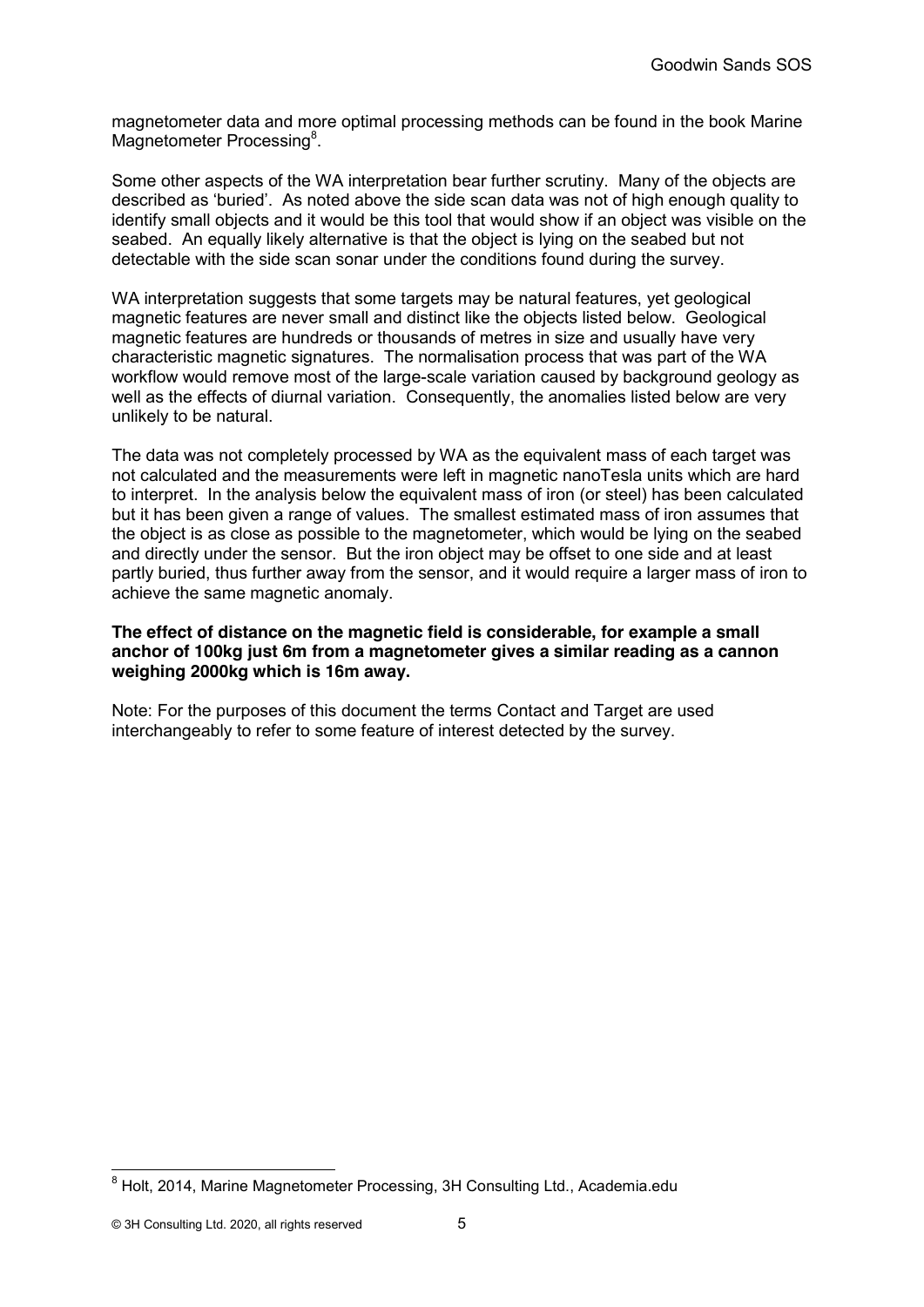# **Target Interpretation**

This section lists the targets identified by WA in the revised dredge area along with their interpretations.

# **WA ID 7028**

WA Interpretation:

*Magnetic anomaly observed over several lines. No SSS or MBES contact and interpreted as possible buried ferrous material or a natural feature.*

3H Interpretation:

This is in fact a debris field covering an area 150m x 90m with discrete object 80-800kg at 7028 position, repeatable on multiple lines. Also includes Clinton anomalies 2017009-2806, 2017009-2789 and an area of magnetic disturbance between the two Clinton targets. The

magnetic signature does not suggest a natural origin.



*Figure 1: Target 7028 area*

### **This target should be re-rated as A1 - Anthropogenic origin of archaeological interest**

## **WA ID 7029**

WA Interpretation:

*Magnetic anomaly observed on one line in an area of increased magnetic response. No SSS or MBES contact and interpreted as possibly buried ferrous material or a natural feature.*

3H Interpretation:

This is a discrete (separate) target 15-150kg with a magnetic disturbance that extends 20m to the south east, possibly an anchor chain. This is not a natural feature as it has the wrong magnetic signature.

## **WA ID 7031**

WA Interpretation:

*Magnetic anomaly observed over several lines. No SSS or MBES contact and interpreted as possible buried ferrous material or a natural feature.*

3H Interpretation:

A discrete and repeatable magnetic target with estimated mass of 45-450kg. Not a natural feature

# **WA ID 7033**

WA Interpretation:

*Magnetic anomaly observed over several lines. No SSS or MBES contact and interpreted as possible buried ferrous material.*

3H Interpretation:

A discrete and repeatable magnetic target with mass estimated at 200 to 2000kg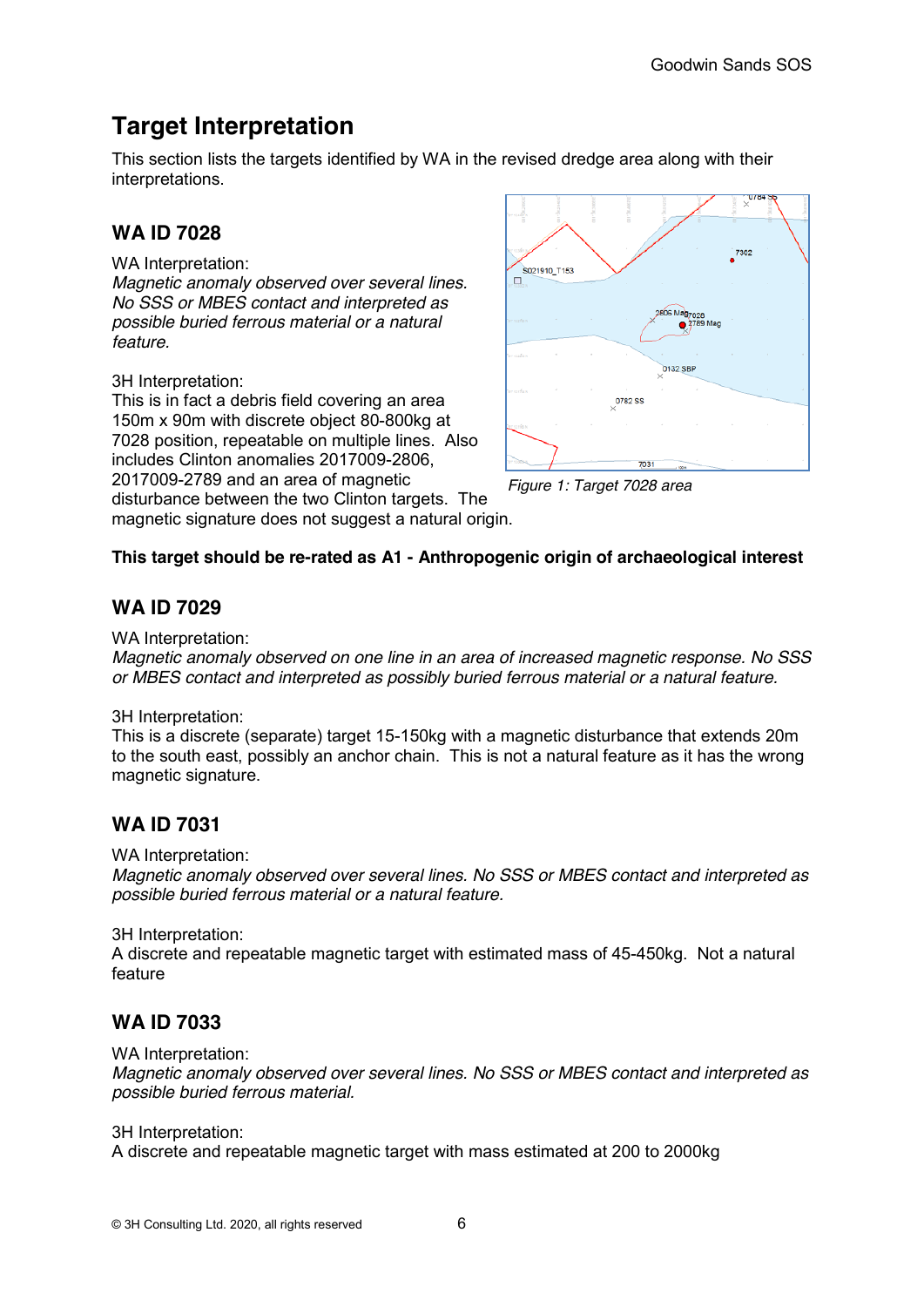#### WA Interpretation:

*Magnetic anomaly observed over several lines. No SSS or MBES contact and interpreted as possible buried ferrous material.*

#### 3H Interpretation:

Area of magnetic disturbance covering an area 200m x 50m, aligned north-south which extends down to 51 12.777N 001 30.196E, repeatable on L1028 and L1437, includes Clinton magnetometer anomaly 2017009-2495



*Figure 2: Target 7036 area*

The debris field includes a discrete

magnetic object at the north east end, estimated mass 90 to 900kg, and a long 'trail' of much smaller magnetic anomalies. Figure 3 is a time-series plot of the anomalies showing the large anomaly to the left, the normal background magnetic noise level to the right and the area of 5-7nT magnetic variation caused by the trail of weakly magnetic material.

The debris scatter is in the expected alignment for this location, which suggests the anomalies are caused by wreck material scattered across the seabed by natural and manmade forces. The long axis of the debris field is in the direction of the tidal currents. The long axis is also in the direction of tow for trawlers operating alongside the sandbank that would move cultural material across the seabed.



**This target should be re-rated as A1 - Anthropogenic origin of archaeological interest**

*Figure 3: Target 7036 and debris field anomalies, line L1027*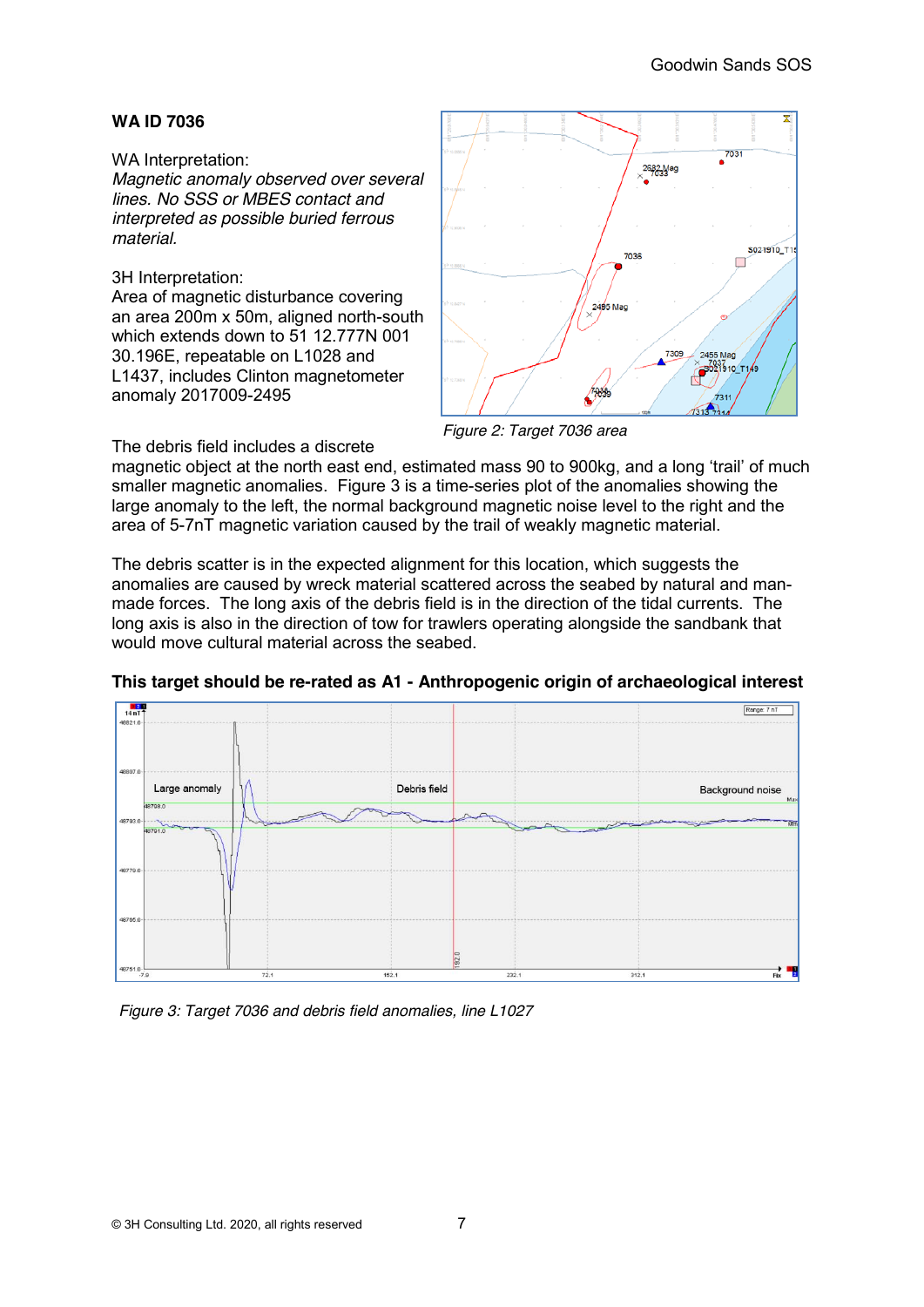WA Interpretation: *Broad magnetic anomaly observed over several lines. Possibly natural but very compact. No SSS or MBES contact and interpreted as possible buried ferrous material.*

Spectrum Interpretation:

S021910 T149, a target visible on the seabed 1.4m x 0.5m x 0.1m high identified as 'debris'.

3H Interpretation:

Target 7037 is surrounded by an area of magnetic disturbance covering an area 75m x 50m. This target and associated debris field may be associated with target 7309 and the 7311 group of SBP targets.



*Figure 4: Target 7037 area*

In October 2019 an associated target (S021910 T149) became visible on the seabed after a recent loss of sediment on the sandbank. Due to the proximity of the target visible on the seabed and the buried magnetic target 7037 we must assume they are associated.

This is not a natural feature. Naturally occurring magnetic features tend to be large in area and have a large wavenumber. This anomaly is small, discrete and at the top of a large sandbank, so is man-made and was deposited after this part of the sandbank first formed.

#### **This target should be re-rated as A1 - Anthropogenic origin of archaeological interest**

## **WA ID 7038, 7039**

WA Interpretation:

*Magnetic positive monopole observed on two lines, associated but separate from 7039. No SSS or MBES contact and interpreted as possible buried ferrous material.*

3H Interpretation:

The two discrete targets 7038 and 7039 lie within an area of magnetic disturbance at least 20m x 20m in area, with masses in the order of 300-400kg

## **WA ID 7040**

WA Interpretation: *Sharp magnetic anomaly spread over several lines. No SSS or MBES contact and interpreted as possible buried ferrous material.*

3H Interpretation: Small distinct 20kg with similar small target 10m to the east

### **WA ID 7041**

#### WA Interpretation:

*Broad dipole observed on multiple lines. Could be natural but very compact rounded halo. No SSS or MBES contact and interpreted as possible buried ferrous material.*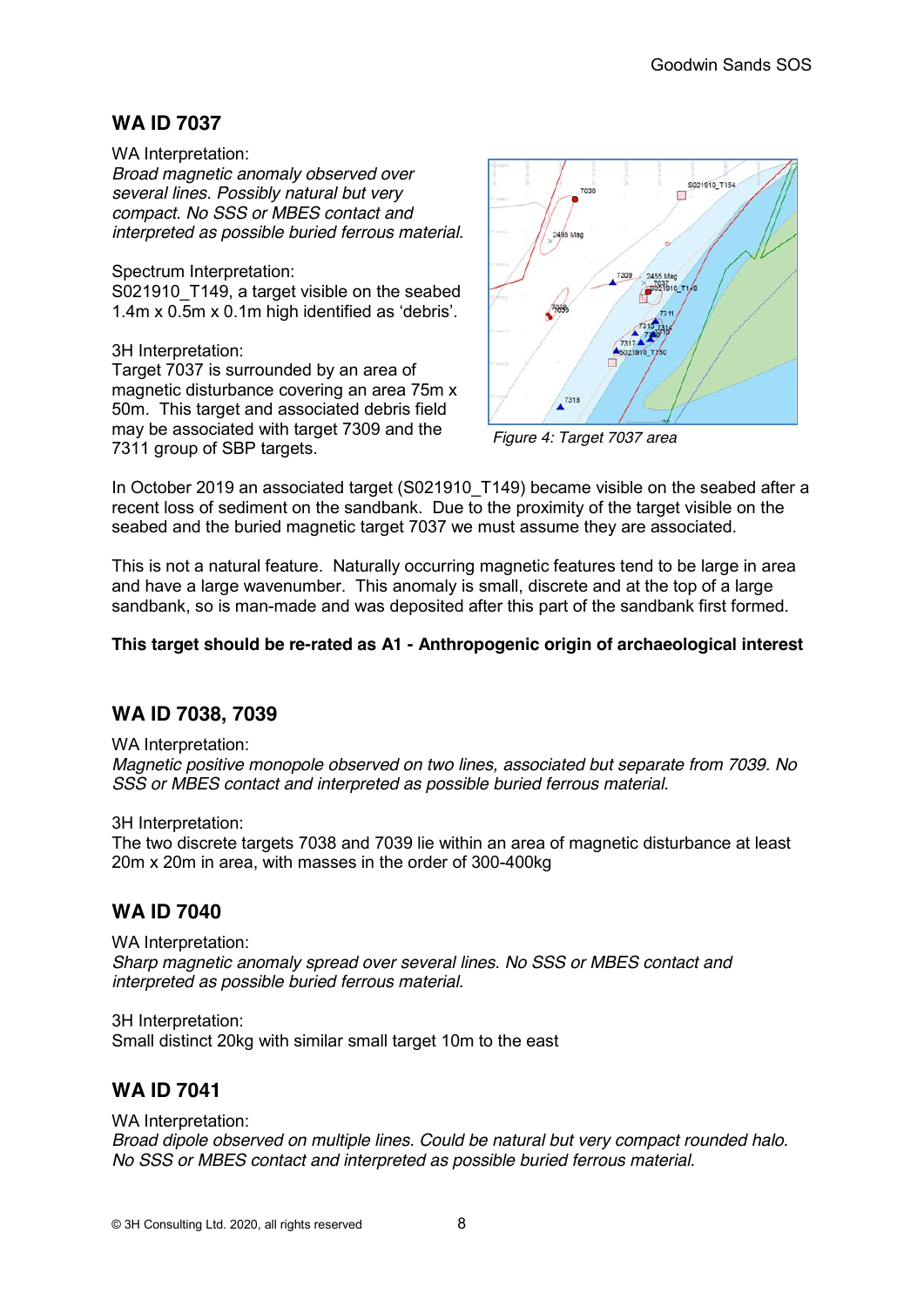#### 3H Interpretation:

Multiple small targets forming a debris field 30m x 50m surrounding a discrete 100-1000kg object. This area includes the Clinton anomaly 2017009-1918. This target does not have the correct signature for a naturally occurring feature so it is not natural in origin.





*Figure 6: Target 7041 area Figure 5: Target 7041 anomaly, line L1019*

### **WA ID 7042**

WA Interpretation:

*Broad magnetic anomaly observed over several lines. Possibly natural but compact anomaly. No SSS or MBES contact and interpreted as possible buried ferrous material.*

3H Interpretation:

A discrete and repeatable target with estimated mass 30-300kg, not natural.

### **WA ID 7043**

WA Interpretation:

*Sharp dipole split over two lines. No SSS or MBES contact and interpreted as possible buried ferrous material or a natural feature.*

3H Interpretation:

Discrete and repeatable magnetic target, mass estimated to be50-500kg, not natural.

### **WA ID 7044**

WA Interpretation: *Sharp magnetic anomaly observed on only one line. No SSS or MBES contact and interpreted as possibly buried ferrous material.*

3H Interpretation:

Discrete and repeatable magnetic target, mass estimated to be 20-200kg

### **WA ID 7045**

WA Interpretation: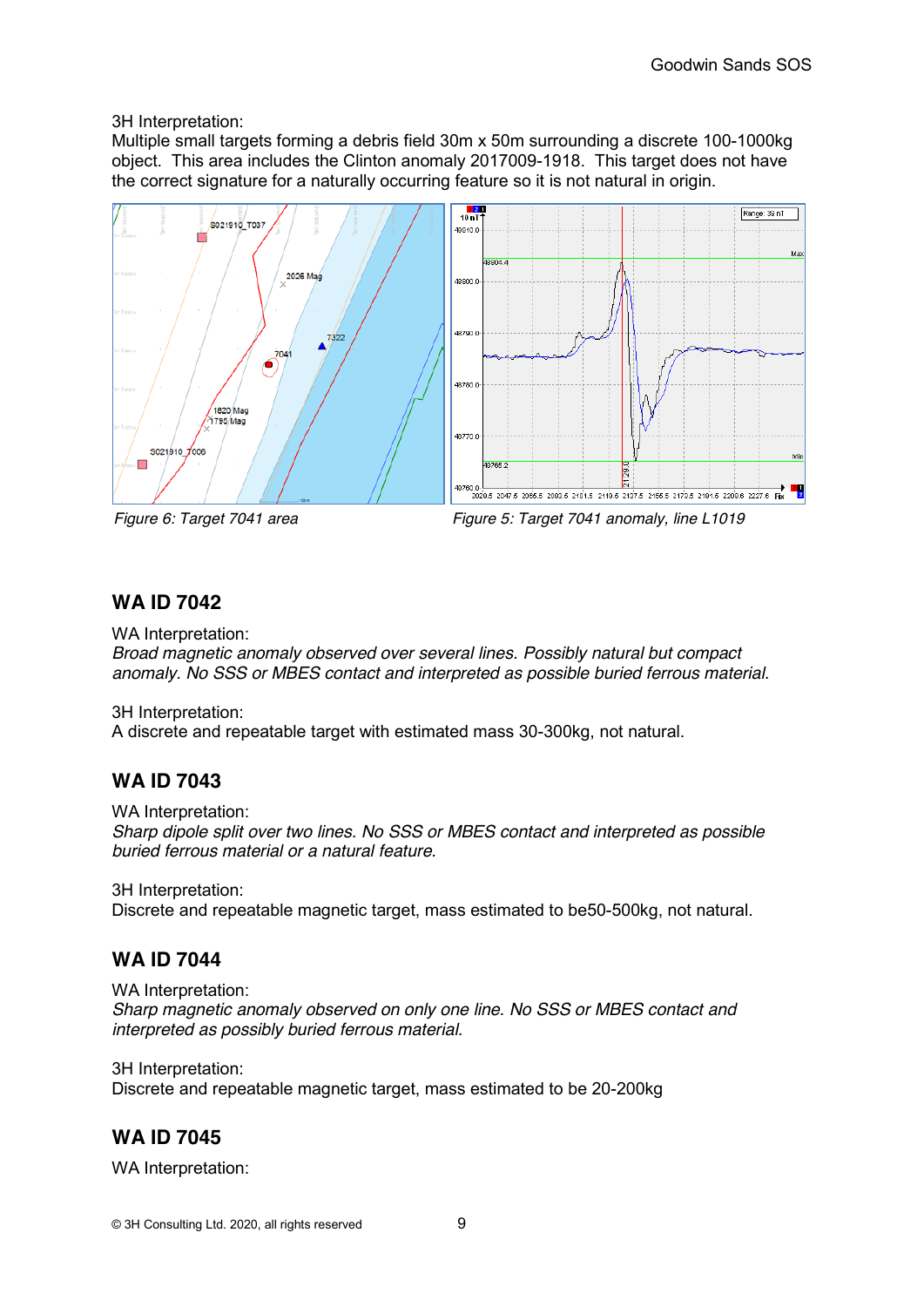*Sharp magnetic anomaly observed over several lines. No SSS or MBES contact and interpreted as possibly buried ferrous material.*

3H Interpretation:

A discrete magnetic target with estimated mass 15-150kg

## **WA ID 7046**

WA Interpretation: *Sharp dipole observed over multiple lines with a large halo. No SSS or MBES contact and interpreted as possibly buried ferrous material.*

3H Interpretation: A discrete and repeatable target was detected with estimated mass 125-1250kg

## **WA ID 7093**

WA Interpretation: *Magnetic anomaly observed over multiple lines. No SSS or MBES contact and interpreted as possible buried ferrous material.*

3H Interpretation: A distinct and repeatable target with estimated mass 150-1500kg.

## **WA ID 7302**

WA Interpretation:

*Small strong straight reflector observed below the seabed surface. No associated seabed feature. Interpreted as possible buried non-ferrous debris.*

3H Interpretation:

Magnetic target with estimated mass of 14-140kg lies 30m to the south-west of target 7302 at 51° 13.359 N 001° 30.709 E

### **WA ID 7308**

WA Interpretation:

*Small very strong reflector observed just below the seabed surface. No associated seabed feature. Interpreted as possible buried non-ferrous debris.*

3H Interpretation: Agreed. No magnetic targets were detected on multiple survey lines over this area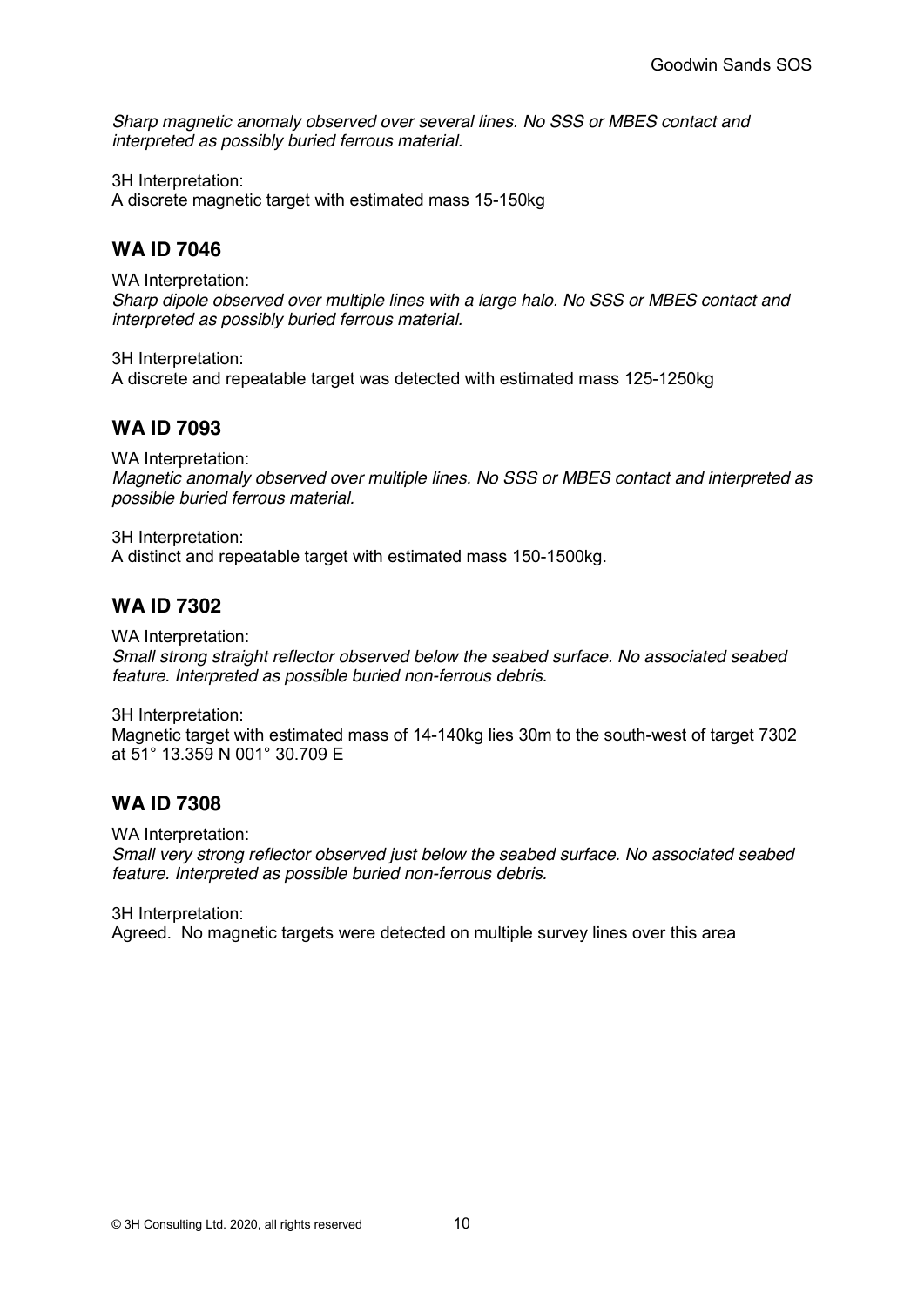WA Interpretation:

*Small strong reflector observed just below the seabed surface. No associated seabed feature. Interpreted as possible buried non-ferrous debris.*

#### 3H Interpretation:

This is in fact a small magnetic target. As well as the shallow reflector a small (7nT), 150m long magnetic anomaly runs 180m bearing 77° T between 51° 12.754N 001° 30.313E and 51° 12.774N 001° 30.446E. The shape of the anomalies on multiple lines suggests that this is an anchor chain. The eastern end of the feature may be Clinton anomaly 2017009-2455. This target may also be associated with the target 7037 area, the edge of which lies just 30m to the south.



*Figure 7: Target 7309 anomaly, line L3693*

Note that the linear feature was detected by the sub-bottom profiler in just one runline of many run over it. The failure to detect the feature highlights the variability in sub-bottom profilers in detecting small near-surface buried targets.

# **WA ID 7311- 7317 Group**

#### WA Interpretation:

*Strong reflector with hyperbole [sic]<sup>9</sup>observed well below the seabed surface and identified on two separate lines. Possible long feature, one of three with 7314 and 7315. No associated seabed feature. Interpreted as possible buried non-ferrous debris. This feature is located below the 2.5 m limit given to dredging, but kept as is located within the Study Area boundary.*

#### Spectrum Interpretation:

S021910 T150 is a 6.2m long object lying on or partially buried in the seabed.

#### 3H Interpretation:

Targets 7311 to 7317 form a group that includes 7310 and 7312 which lie just outside of the newly-defined dredge area. The group lies in an area 235m long x 70m wide bearing 240° T from target 7310 to 7317.

These hyperbolas form the most interesting group of all as no magnetic targets were detected on multiple lines (B22, L3700; B11 L3021, L3022; B21 L3695)

The 2019 bathymetry survey detected a target on the seabed just to the south of



*Figure 8: Target 7317 area*

the group of sub-bottom profiler targets. This seabed target was not detected on the

 $9$  This should be 'hyperbola', a characteristic profiler signal form

<sup>© 3</sup>H Consulting Ltd. 2020, all rights reserved 11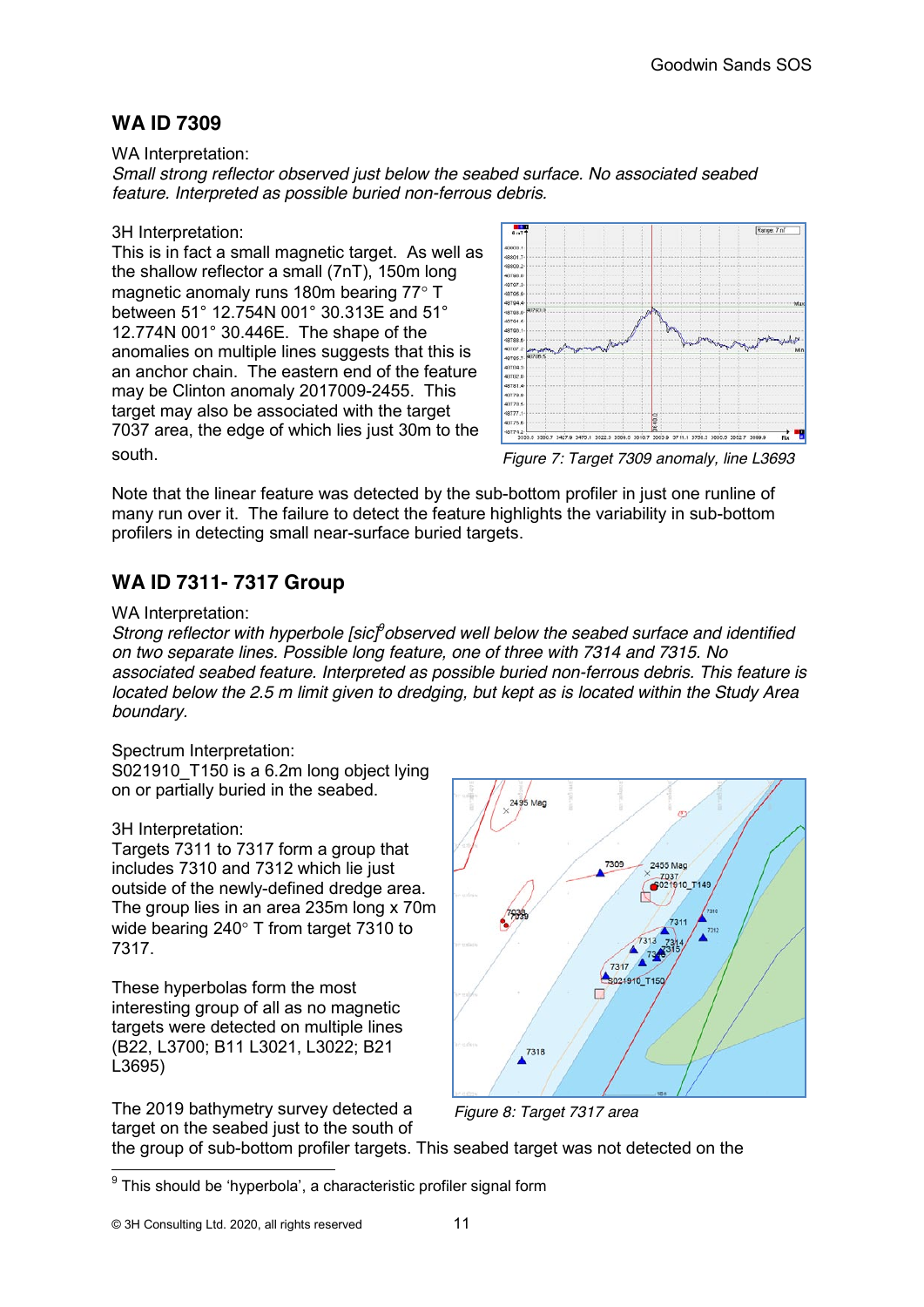previous Clinton survey but may have become exposed due to the recent erosion of seabed sediment in this area as recorded by the 2019 bathymetry survey. The proximity of the targets suggests that they are associated with each other and should be considered as a group.

The targets 7311 to 7317 may also be associated with magnetometer target 7037, side scan sonar target S021910 T149 and SBP target 7309

This is one of the most interesting targets in the survey area. The area of the targets is clearly very different to the rest of the survey area and the targets are in a group which is comparatively small in size, which suggests that this is the remains of a shipwreck or a military aircraft crash site. The targets are also not magnetic so are unique in this dataset and unusual anywhere else. Together this group of targets are clearly man-made and are thus of archaeological interest.

The statement below is taken from the WA report (WA 2017a 6.1.2 p11):

*Nine SBP contacts (7310-7317, and 7323) have been discriminated as O2 – Uncertain origin of possible archaeological interest but outside the vertical footprint of the proposed works. As these anomalies have been identified at depths exceeding 2.5m below seabed, and as the maximum dredge depth will not exceed 1.95 m, then no impact will occur.*

The sub-bottom profiler will only detect objects if they are large enough and dense enough and smaller objects will be missed. Here the sub-bottom profiler has only detected a few larger objects and the idea that they are not associated with many smaller but undetectable buried objects is fanciful at best.

#### **Impact will occur if dredging is allowed over this feature, furthermore this entire feature is significant and should be placed within an exclusion zone.**

The detection of a seabed feature within this group during the 2019 bathymetry survey suggests that cultural material may be present from the surface down to the hard pan under the sandbank where the SBP targets are located.

#### **This target should be re-rated as A1 - Anthropogenic origin of archaeological interest**

#### **WA ID 7318**

WA Interpretation:

*Small straight strong reflector, which appears to interrupt the natural geology, observed below the seabed surface. No associated seabed feature. Interpreted as possible buried non-ferrous debris.*

3H Interpretation: Agreed. No magnetic targets were detected on multiple survey lines over this area

### **WA ID 7322**

WA Interpretation:

*Small strong reflector observed below the seabed surface at the base of sand wave. No associated seabed feature. Interpreted as possible buried non-ferrous debris.*

3H Interpretation:

Agreed. No magnetic targets were detected on multiple survey lines over this area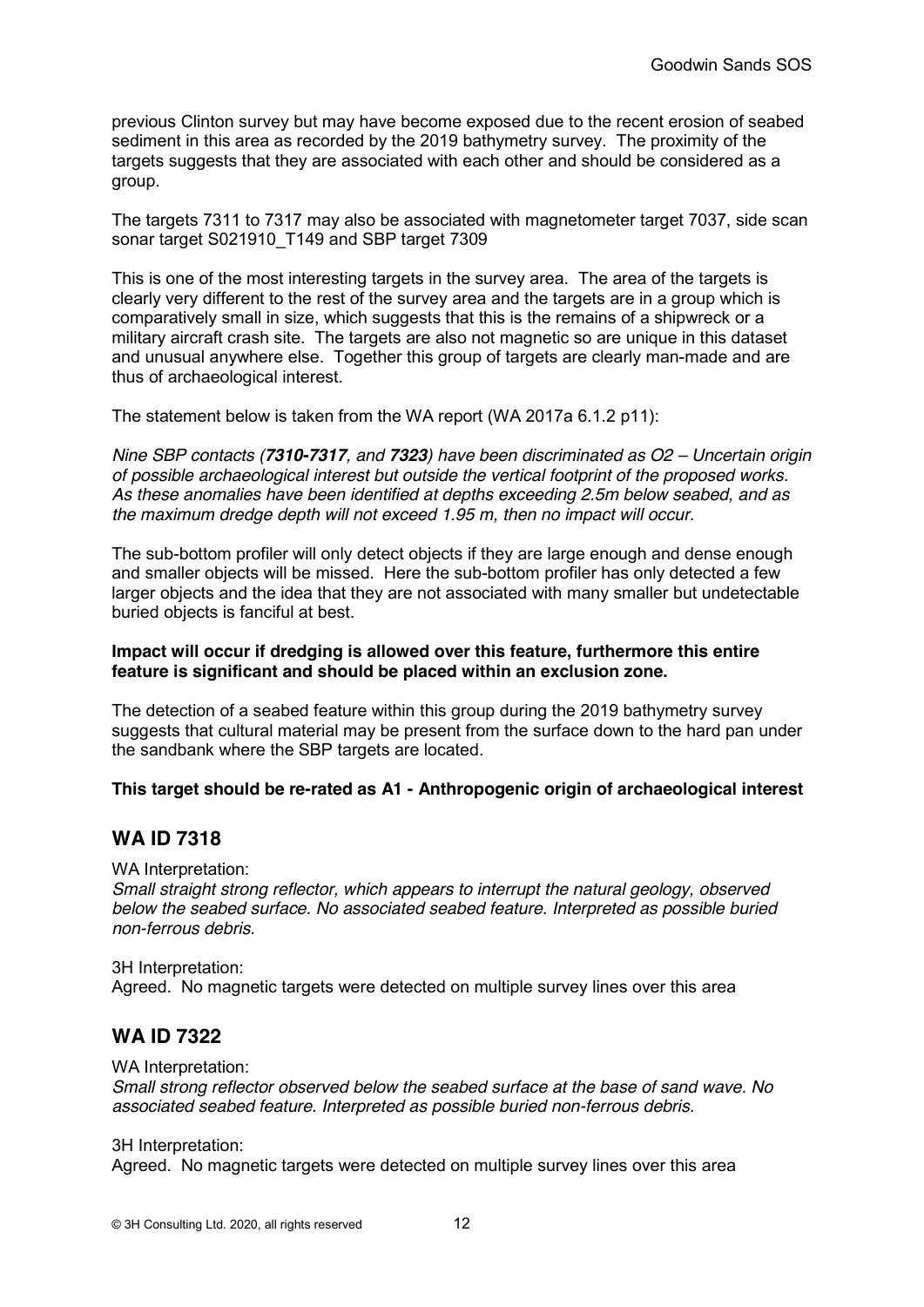WA Interpretation:

*Small strong reflector observed below the seabed sediments. No associated seabed feature. Interpreted as possible buried non-ferrous debris.*

3H Interpretation:

Agreed. No magnetic targets were detected on multiple survey lines over this area

#### **WA ID 7327**

WA Interpretation:

*Small strong reflector observed just below the seabed surface. No associated seabed feature. Interpreted as possible buried non-ferrous debris.*

3H Interpretation:

Agreed. No magnetic targets were detected on multiple survey lines over this area